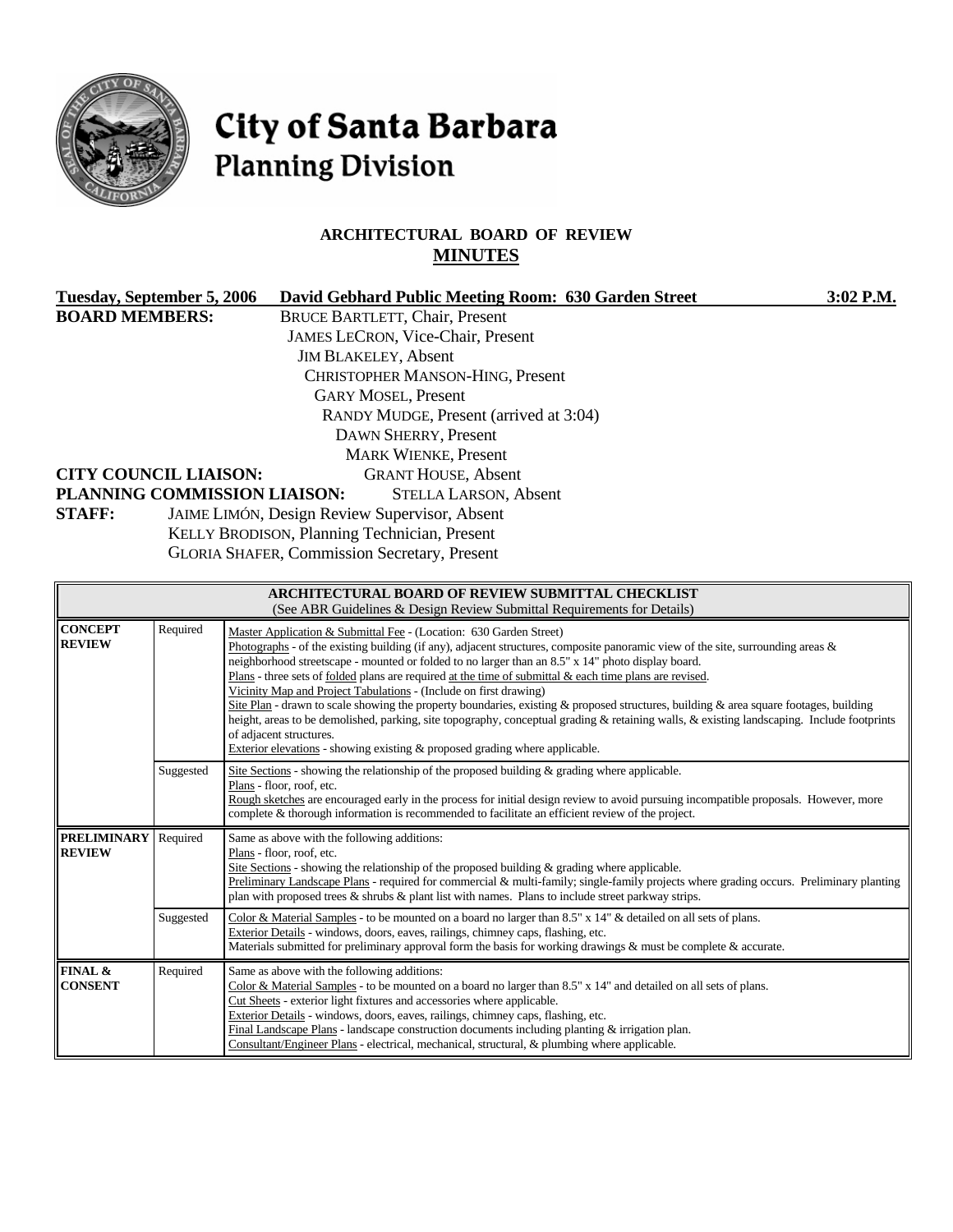#### **PLEASE BE ADVISED**

- The approximate time the project will be reviewed is listed to the left of each item. It is suggested that applicants arrive 15 minutes early. The agenda schedule is subject to change as cancellations occur. Staff will notify applicants of time changes.
- The applicant's presence is required. If an applicant is not present, the item will be postponed indefinitely. If an applicant cancels or postpones an item without providing advance notice, the item will be postponed indefinitely and will not be placed on the following Architectural Board of Review (ABR) agenda. In order to reschedule the item for review, a rescheduling fee will be paid and the applicant must fill out and file a Supplemental Application Form at 630 Garden Street (Community Development Department) in addition to submitting appropriate plans.
- All approvals made by the ABR are based on compliance with Municipal Code Chapter 22.68 and with adopted ABR guidelines. Some agenda items have received a mailed notice and are subject to a public hearing.
- The ABR may grant an approval for any project scheduled on the agenda if sufficient information has been provided and no other discretionary review is required. Substitution of plans is not allowed, if revised plans differing from the submittal sets are brought to the meeting, motions for preliminary or final approval will be contingent upon staff review for code compliance.
- The Board may refer items to the Consent Calendar for Preliminary and Final Architectural Board of Review approval.
- Preliminary and Final Architectural Board of Review approval is valid for one year from the date of the approval unless a time extension or Building Permit has been granted.
- **Items before the Board may be appealed to the City Council. For further information on appeals, contact the Planning Division Staff or the City Clerk's office. Said appeal must be in writing and must be filed with the City Clerk at City Hall within ten (10) calendar days of the meeting at which the Board took action or rendered its decision. The scope of this project may be modified under further review.**
- **AMERICANS WITH DISABILITIES ACT:** In compliance with the Americans with Disabilities Act, if you need special assistance to participate in this meeting, please contact the Planning Division at (805) 564-5470. Notification at least 48 hours prior to the meeting will enable the City to make reasonable arrangements.
- **AGENDAS, MINUTES and REPORTS**: Copies of all documents relating to agenda items are available for review at 630 Garden St. and agendas and minutes are posted online at [www.SantaBarbaraCa.gov](http://www.santabarbaraca.gov/) If you have any questions or wish to review the plans, please contact Kelly Brodison, at (805) 564-5470 between the hours of 8:30 a.m. to noon and 1:00 p.m. to 4:00 p.m., Monday through Friday.

#### **LICENSING ADVISORY:**

The Business and Professions Code of the State of California and the Municipal Code of the City of Santa Barbara restrict preparation of plans for certain project types to licensed professionals. Applicants are encouraged to consult with Building and Safety Staff or Planning Staff to verify requirements for their specific projects.

Unlicensed persons are limited to the preparation of plans for:

- $\triangleright$  Single or multiple family dwellings not to exceed four (4) units per lot, of wood frame construction, and not more than two stories and basement in height;
- ¾ Non-structural changes to storefronts; and,
- $\blacktriangleright$  Landscaping for single-family dwellings, or projects consisting solely of landscaping of not more than 5,000 square feet.

#### **NOTICE:**

- 1. That on Thursday, August 31, 2006 at 4:00 p.m., this Agenda was duly posted on the indoor and outdoor bulletin boards at the Community Development Department, 630 Garden Street, and online at www.SantaBarbaraCa.gov.
- 2. This regular meeting of the Architectural Board of Review will be broadcast live and rebroadcast in its entirety on Wednesday at 8:00 a.m. on Channel 18.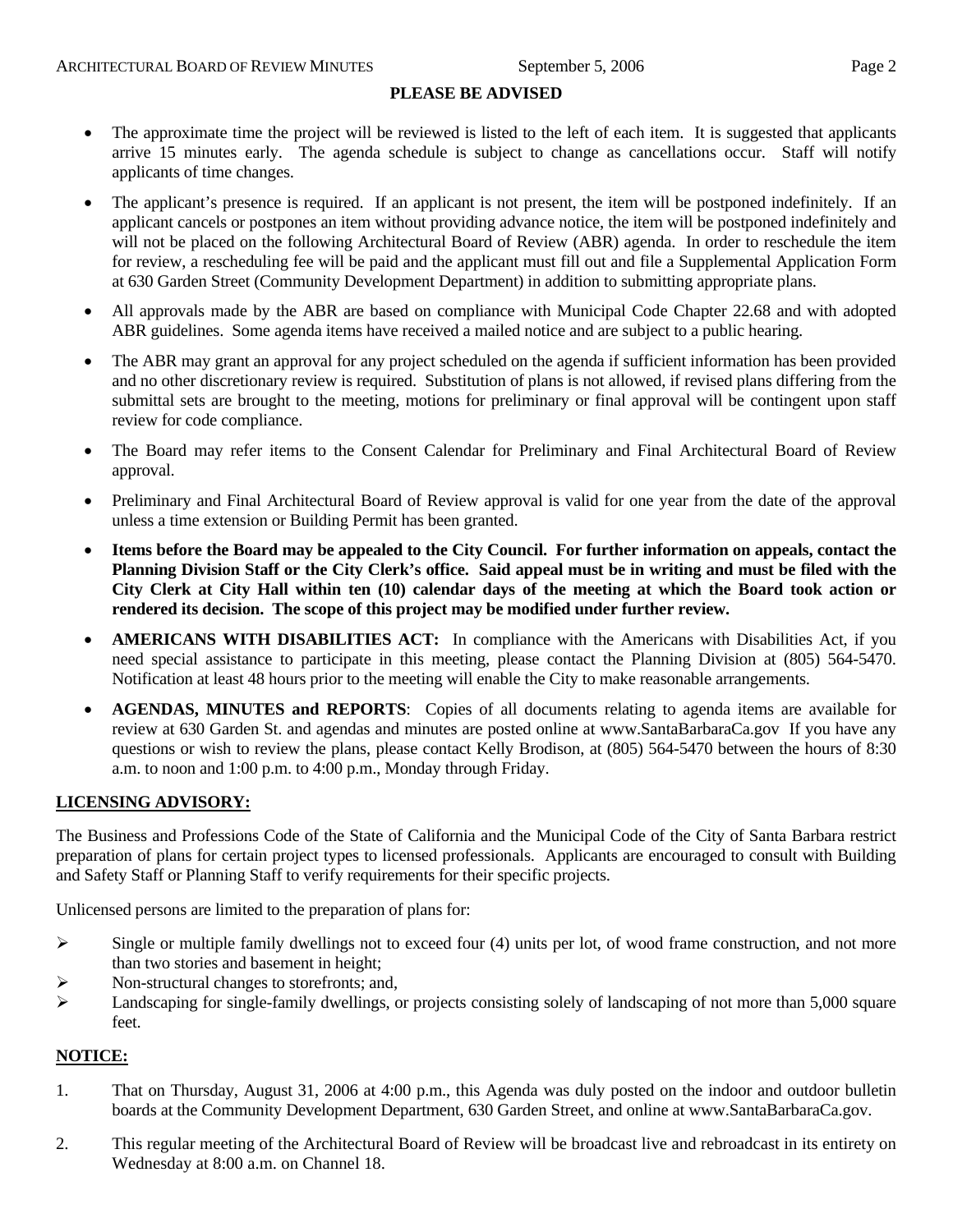# A. Public Comment:

Any member of the public may address the Architectural Board of Review for up to two minutes on any subject within their jurisdiction that is not scheduled for a public discussion before the Board on that day. The total time for this item is ten minutes. (Public comment for items scheduled on today's agenda will be taken at the time the item is heard.)

No public comment.

B. Approval of the minutes of the Architectural Board of Review meeting of Monday, August 28, 2006.

Motion: Approval of the minutes of the Architectural Board of Review meeting of Monday, August 28, 2006, with corrections. Action: Mudge/Manson-Hing, 7/0/0. Blakeley absent. Motion: To reopen review of the minutes: Action: Manson-Hing/Sherry, 7/0/0. Blakeley absent. Motion: To revise the motion for Item #7, 6 Langlo Terrace. Action: Mudge/Wienke, 7/0/0. Blakeley absent.

- C. Consent Calendar.
	- Motion: Ratify the Consent Calendar. The Consent Calendar was reviewed by James LeCron and Mark Wienke, with the exception of the landscaping for Items A and C which were reviewed by Randy Mudge.
	- Action: LeCron/Wienke, 7/0/0. Blakeley absent.
- D. Announcements, requests by applicants for continuances and withdrawals, future agenda items, and appeals.
	- 1. Ms. Brodison announced the following changes to the agenda: Item #5, 1018 Roble Lane, is continued one week at staff request. Motion: To continue Item #5, 1018 Roble Lane, one week. Action: LeCron/Wienke, 7/0/0.
	- 2. Ms. Brodison made the following announcements:
		- a) Board member Blakely will not attend the meeting.
		- b) On September 19, 2006 City Council and the Planning Commission will have a joint meeting to discuss rental housing and the updated housing policies. The ABR Chair and Vice-Chair are invited to attend this meeting.
		- c) On Oct 6, 2006, City Council will hear the presentation for Veronica Meadows. It is requested that a representative from the ABR attend to present the Boards stand regarding access via Allen Road and/or Las Positas.
- E. Subcommittee Reports.

Airport Terminal Subcommittee: Mr. Wienke reported that the new architects determined that the airport construction budget is over-budget. As a cost saving measure the existing airport will be used as a temporary facility during construction. After construction the tower and two side portions of the original airport will be separated, relocated, and reused in conjunction with the new structure. The Subcommittee reviewed three proposed redesigns and provided comments. The ABR will view the pre-design in approximately one month.

F. Possible Ordinance Violations.

No reported violations.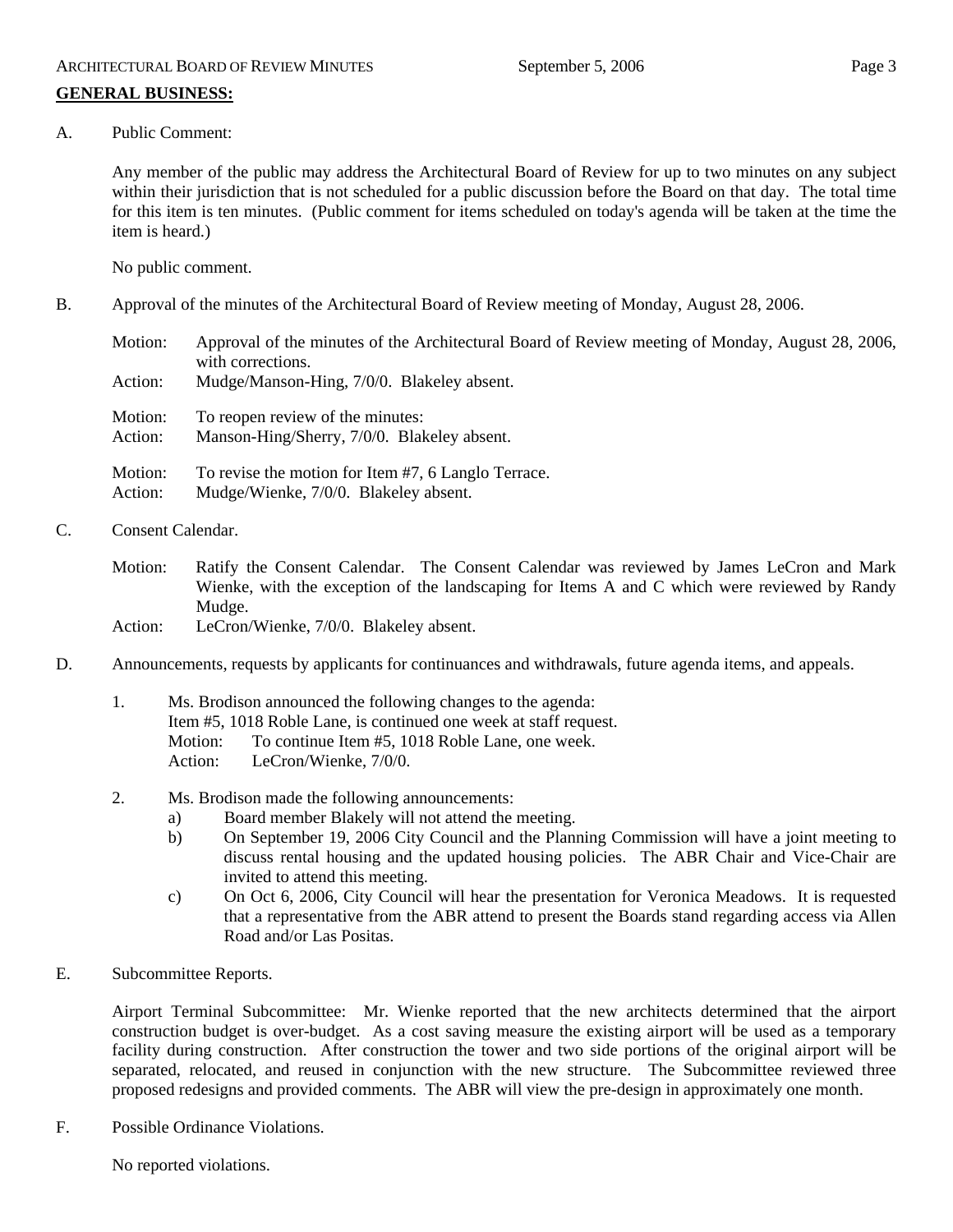#### **PRELIMINARY REVIEW**

#### **1. 1822 SAN PASCUAL ST** R-3 Zone

**(3:15)** Assessor's Parcel Number: 043-163-013 Application Number: MST2004-00546 Architect: Gil Garcia Owner: San Pascual Cottages, LLC

> (Proposal to construct a seven unit condominium complex on a 15,341 square foot lot. Two existing single-family residences, a detached garage and shed currently located on site would be demolished.)

# **(PROJECT REQUIRES COMPLIANCE WITH PLANNING COMMISSION RESOLUTION NO. 072-05.)**

(3:28)

Present: Peter Hunt, Architect; John Blankenship, Owner; Cheryl Jensen, Landscape Architect.

Public comment opened at 3:49 p.m.

Carolyn Rice, neighbor, opposed, expressed concern over changes to heights and roof type.

Rod Edwards, neighbor, opposed, expressed concern over changes in the new plans.

Public comment closed at 3:53 p.m.

- Motion: Continued indefinitely to the Full Board with the following comments: 1) The applicant and staff are to provide the record documents that were reviewed by the Planning Commission and City Council. 2) Study ways to lower the rear portion of the site to blend with the natural grade, as previously requested. There is concern that providing a 2% slope to the street has resulted in a 4.5 to 5 feet raised grade elevation at rear. 3) The Board looks for continued variety of detailing between the buildings as presented in the prior scheme, including: a) original chevron details on the parpet walls. b) similar chevron details on garage doors. c) continue the previous material palette. d) previous color variety. 4) Restudy or eliminate the "L" shaped parapet walls near the upper level recesses. Some Board members are concerned with the recessed areas within the buildings and would like the design to replicate the previous submittal. 5) Look for aesthetically pleasing solutions to camouflage the exposed utilities. 6) Provide consistency in architectural, civil, and landscaped plans, particularly with respect to layout and drainage functions. 7) Increase the number of canopy trees to match the previous submittal.
- Action: Manson-Hing/LeCron, 7/0/0. Blakeley absent.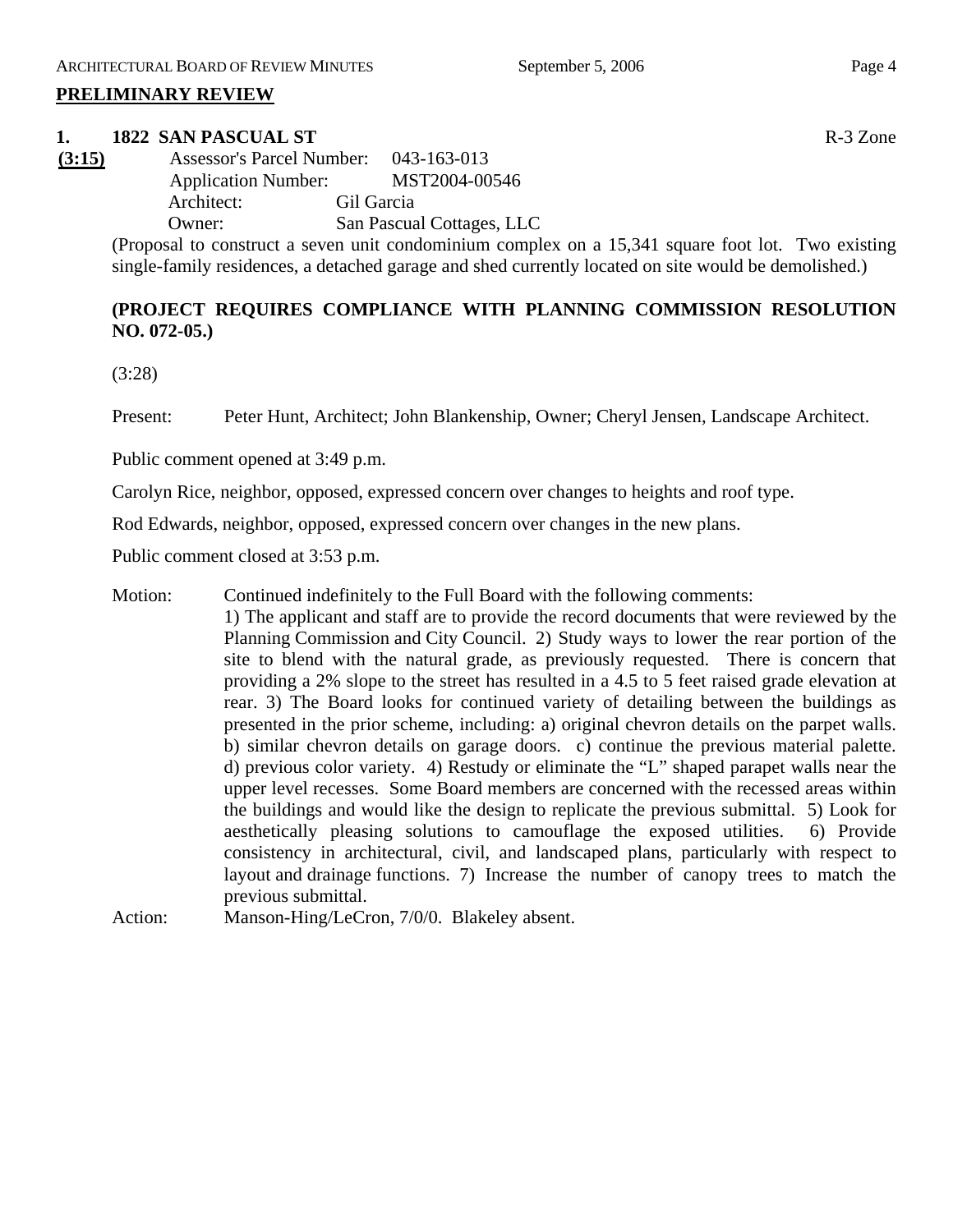# **CONCEPT REVIEW - NEW ITEM: PUBLIC HEARING**

#### **2. 3443 SEA LEDGE LN A-1/SD-3 Zone**

| (3:55) | <b>Assessor's Parcel Number:</b> | 047-082-005                              |
|--------|----------------------------------|------------------------------------------|
|        | <b>Application Number:</b>       | MST2005-00743                            |
|        | Owner:                           | Thomas E. & Katherine M. Dunlap Jr., Tst |
|        | Architect:                       | Dawn Sherry                              |
|        | Landscape Architect:             | Kathryn Dole                             |
|        | Agent:                           | Alicia Harrison                          |

(Proposal for removal of an existing swimming pool, for hardscaping alterations over the pool location, and for minor repairs to existing rear stairway and deck. The proposal includes 130 cubic yards of cut and fill grading. The single-family residence is located in the Appealable Jurisdiction of the Coastal Zone and approval of a Coastal Development Permit is requested.)

# **(COMMENTS ONLY; PROJECT REQUIRES ENVIRONMENTAL ASSESSMENT, NEIGHBORHOOD PRESERVATION ORDINANCE FINDINGS AND PLANNING COMMISSION APPROVAL FOR A COASTAL DEVELOPMENT PERMIT.)**

(4:38)

Present: Dawn Sherry, Architect; Kathryn Dole, Landscape Architect.

Public comment opened at 4:44 p.m., and as no one wished to speak, public comment closed at 4:44

- Motion: Continued indefinitely to the Planning Commission, with the following comments: 1) The project will have no adverse visual impacts. 2) The hardscape and landscape are improvements. 3) Approval can be made on Consent.
- Action: LeCron/Wienke, 6/0/0. Blakeley absent. Sherry stepped down.

# **CONCEPT REVIEW - CONTINUED ITEM**

#### **3. 1023 CACIQUE ST A** R-3 Zone

**(4:05)** Assessor's Parcel Number: 017-213-014 Application Number: MST2005-00297 Owner: John F. Luca Applicant: April Verbanac Architect: Keith Nolan

(Proposal for the construction of two new condominium units and the conversion of two existing units to condominiums. Proposed new construction is a two-story addition consisting of a 748 square foot first floor unit with attached 230 square foot garage, a 1,230 square foot two-story unit with attached 584 square foot garage, and an attached 256 square foot garage to serve the existing one-story unit. The existing units to be converted consist of a 1,092 square foot one-story unit and a 2,160 square foot threestory unit with attached 584 square foot garage. Lot size is 11,264 square feet. A modification is requested to allow seven parking spaces rather than the required eight spaces.)

# **(COMMENTS ONLY; PROJECT REQUIRES ENVIRONMENTAL ASSESSMENT AND STAFF HEARING OFFICER APPROVAL FOR A MODIFICATION AND A TENTATIVE SUBDIVISION MAP FOR CONDOMINIUMS.)**

(4:46)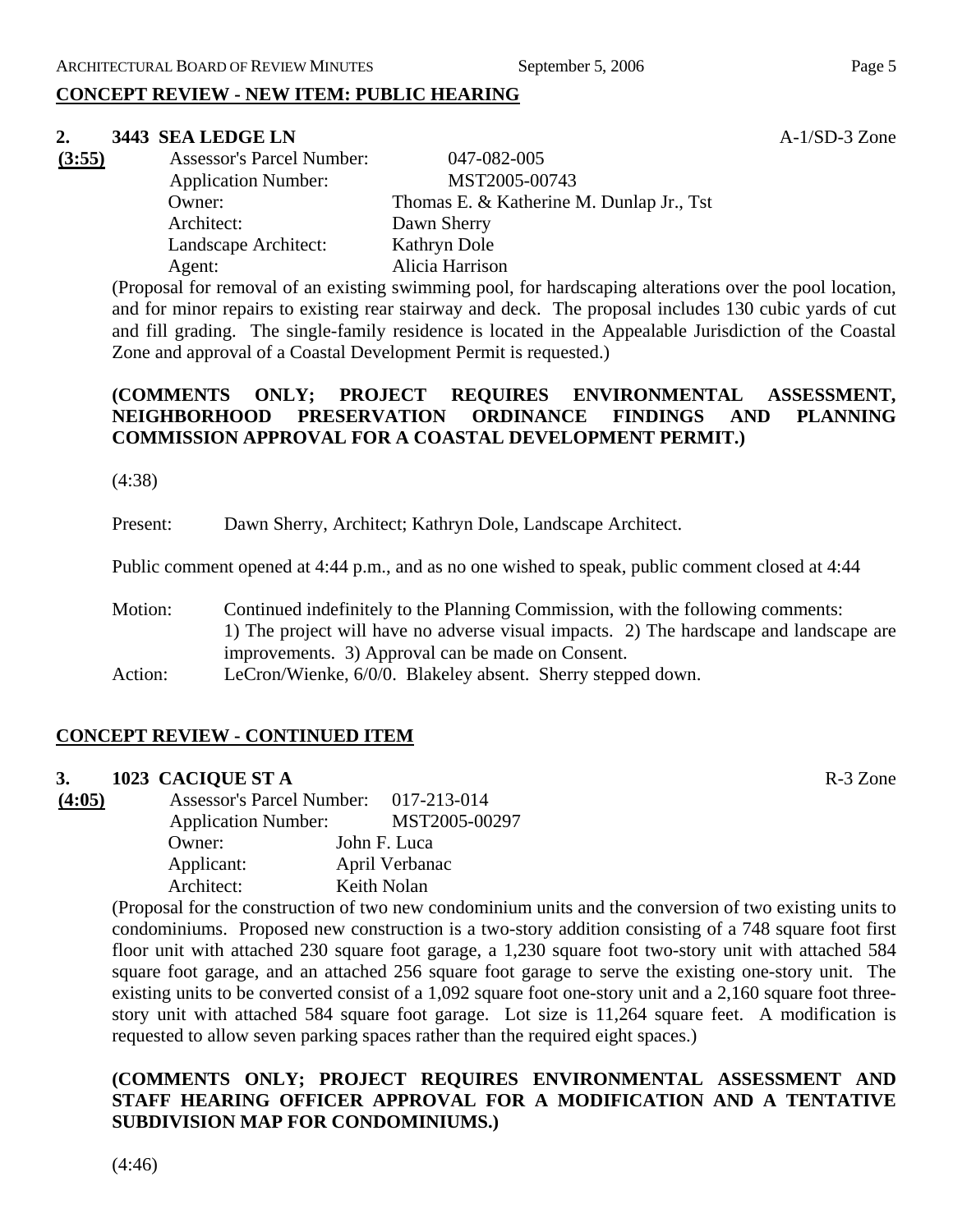Present: Keith Nolan, Architect; John Luca, Owner; David Black, Landscape Architect.

Motion: Continued indefinitely to the Full Board with the following comments: 1) The applicant shall return with Alternative #2. The applicant has the option to: a) Embellish the original design to include upgrading the existing house to provide a better street presence and include a replacement Oak tree of the size described in the current presentation and include a Elm street tree; or, b) Provide an option that saves the existing Oak tree and relocates the two garage, preferably between the original unit and the rear building, which in the original design was in conflict with the tree. 2) The Board reserves judgment until the applicant returns with either or both options. Presently the Board cannot support either the original proposal or Alternative #1. Action: LeCron/Manson-Hing, 7/0/0. Blakeley absent.

# **\*\*\*\*\*\*\*\*\*\* THE BOARD RECESSED FROM 5:37 P.M. UNTIL 6:06 P.M. \*\*\*\*\*\*\*\*\***

#### **PRELIMINARY REVIEW**

#### **4. 115 W CANON PERDIDO** C-2 Zone

| (4:35) | Assessor's Parcel Number: 037-042-022 |                                         |
|--------|---------------------------------------|-----------------------------------------|
|        | <b>Application Number:</b>            | MST2005-00554                           |
|        | Owner:                                | General Telephone Company of California |
|        | Applicant:                            | Michael Morgan                          |
|        | Architect:                            | <b>JTC</b> Architects                   |
|        | Applicant:                            | Jim Tousignant                          |
|        | <b>Business Name:</b>                 | Verizon California, Inc.                |

(The project consists of a proposal for a voluntary lot merger of ten legal lots consisting of approximately 2.2 acres, into two lots and a subsequent lot line adjustment of the two resulting lots. The existing Verizon Building (101 W. Canon Perdido Street) would be located on proposed Parcel 1 and the existing annex building (115 W. Canon Perdido Street) would be located on proposed Parcel 2. Proposed improvements for both parcels include the reconfiguration of parking spaces, additional landscaping and new chain link fencing. The existing exterior metal stairs located at the rear of the Verizon building would be reconfigured and the exit stairs at the rear of the annex building are proposed to be enclosed.)

# **(COMMENTS ONLY; PROJECT REQUIRES ENVIRONMENTAL ASSESSMENT AND PLANNING COMMISION APPROVAL FOR A LOT LINE ADJUSTMENT AND VOLUNTARY LOT MERGER)**

| (6:06)   |                                                                                                                                                                                                                                                                                                          |
|----------|----------------------------------------------------------------------------------------------------------------------------------------------------------------------------------------------------------------------------------------------------------------------------------------------------------|
| Present: | Michael Morgan, Agent.                                                                                                                                                                                                                                                                                   |
| Motion:  | Final Approval with the following conditions:<br>1) The applicant is to add head details to the proposed windows on the south elevation<br>(sheet A.6) to match head details on the rest of the structure. 2) The Board understands<br>that the prefabricated bike shelter is not a part of the project. |
| Action:  | LeCron/Wienke, 7/0/0. Blakeley absent.                                                                                                                                                                                                                                                                   |
|          |                                                                                                                                                                                                                                                                                                          |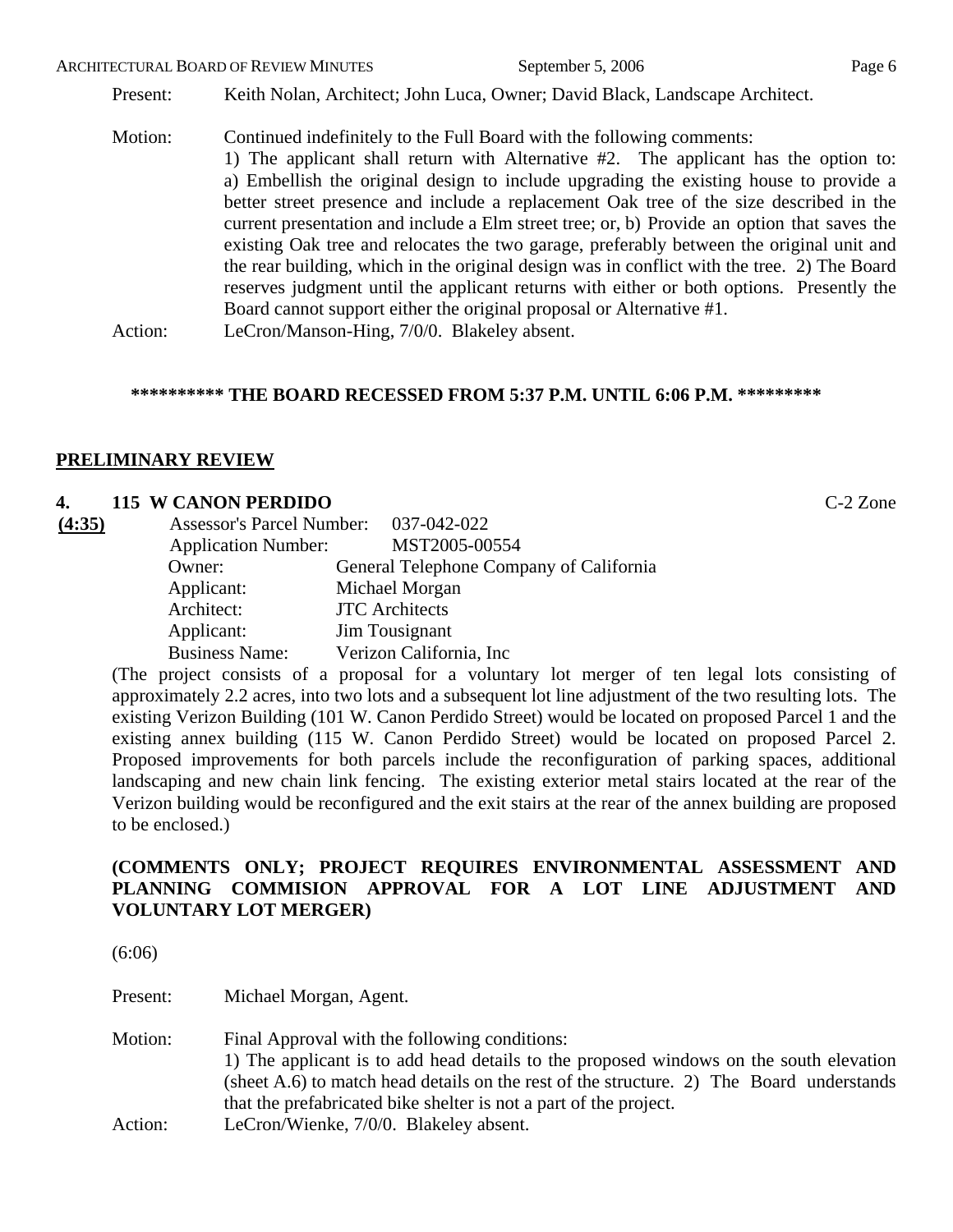# **CONCEPT REVIEW - CONTINUED ITEM**

# **5. 1018 ROBLE LN** E-1 Zone

| (5:05) | <b>Assessor's Parcel Number:</b> | 019-241-007         |
|--------|----------------------------------|---------------------|
|        | <b>Application Number:</b>       | MST2006-00347       |
|        | Owner:                           | Dan & Mary McCammon |
|        | Architect:                       | Amy Von Protz       |

(Proposal to remodel existing patio enclosure and retaining walls, add a wooden pergola, and add decorative elements to the existing front entry. The existing 2,989 square foot, two-story, single-family residence is located on an 8,148 square foot lot in the Hillside Design District. Modifications are requested for the pergola and retaining wall remodel to be located in the front yard setback, and for overheight walls.)

# **(COMMENTS ONLY; PROJECT REQUIRES NEIGHBORHOOD PRESERVATION ORDINANCE FINDINGS AND STAFF HEARING OFFICER APPROVAL FOR MODIFICATIONS.)**

Continued one week at Staff's request.

#### **PRELIMINARY REVIEW**

#### **6. 1570 LA VISTA DEL OCEANO DR** E-1 Zone

| (5:45) | <b>Assessor's Parcel Number:</b> |          | 035-180-084              |
|--------|----------------------------------|----------|--------------------------|
|        | <b>Application Number:</b>       |          | MST98-00706              |
|        | Agent:                           | Bob Goda |                          |
|        | Applicant:                       |          | Sidney & Pamela Macofsky |
|        | Architect:                       |          | <b>Thomas Meaney</b>     |

(Proposal for a new 2,525 square foot three-story residence and an attached 500 square foot two-car garage on a 12,630 square foot vacant lot located in the Hillside Design District. The project requires an estimated 2,240 cubic yards of grading with 1,650 cubic yards outside the footprint of the main building. This review will incorporate site improvements, street access and common grading with the two adjacent parcels (APN 035-180-058 and -085).)

#### **(Revised Preliminary Approval is requested.)**

# **(PROJECT REQUIRES NEIGHBORHOOD PRESERVATION ORDINANCE FINDINGS AND COMPLIANCE WITH PLANNING COMMISSION RESOLUTION #063-05.)**

(6:19)

- Present: Thomas Meaney
- Motion: Revised Preliminary Approval of the project with the finding that the Neighborhood Preservation Ordinance criteria have been met as stated in Subsection 22.68.060 of the City of Santa Barbara Municipal Code, with Planning Commission Resolutions, and continued indefinitely to the Consent Calendar with the following comments: 1) The site and civil plans are to be consistent. 2) Demonstrate enhanced paving on both sides of the driveway. 3) Approval can be made at Consent. Action: Sherry/Wienke, 7/0/0. Blakeley absent.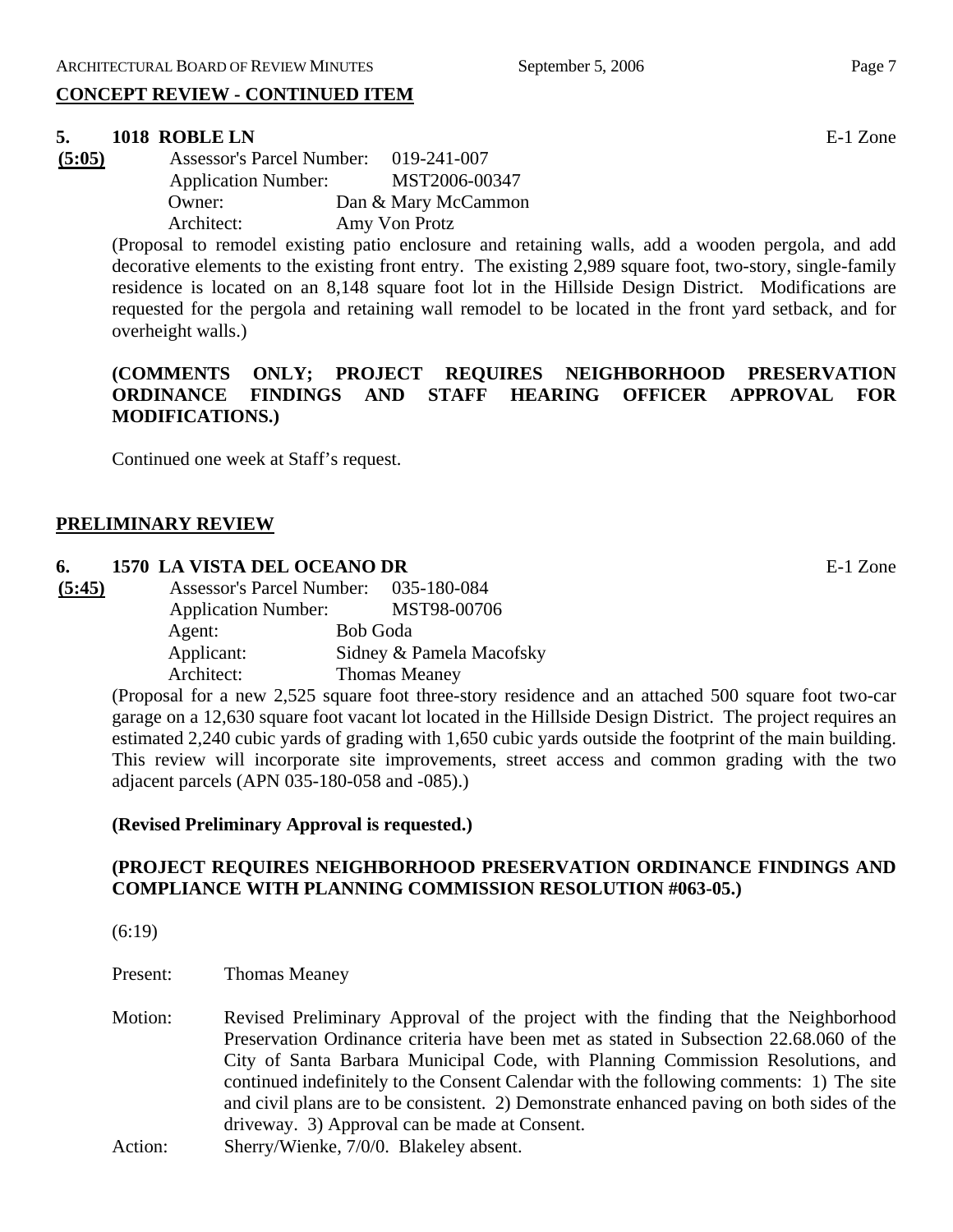# **CONCEPT REVIEW - NEW ITEM: PUBLIC HEARING**

#### **7. 25 RUBIO RD** E-1 Zone

**(6:05)** Assessor's Parcel Number: 029-341-013 Application Number: MST2006-00477 Owner: Melissa Riparetti, Trust 7/18/2003 Architect: Jim Zimmerman

(Proposal for an 875 square foot addition to the main story and a new 914 square foot upper story to an existing 973 square foot single-family residence on a 6,811 square foot lot in the Hillside Design District. The proposal includes a roof patio, new front stairs, retaining walls, and 23 cubic yards of grading. Modifications are requested to provide an uncovered rather than a covered parking space, and to locate the uncovered parking space in the front yard setback.)

### **(COMMENTS ONLY; PROJECT REQUIRES ENVIRONMENTAL ASSESSMENT, NEIGHBORHOOD PRESERVATION ORDINANCE FINDINGS AND STAFF HEARING OFFICER APPROVAL FOR A MODIFICATION.)**

(6:30)

Present: Jim Zimmerman, Architect; Christian and Melisa Riparetti, Owners.

Public comment opened at 6:41 p.m., and as no one wished to speak, public comment closed at 6:41 p.m.

Motion: Continued indefinitely to the Staff Hearing Officer, and return to Full Board with the following comments: 1) The design is handsome and keeping with the Neighborhood and Hillside Design Guidelines. 2) The Board likes the breakup of the building components. 3) Provide more detailed drawings that include a roof plan and exterior elevations indicating rooflines beyond. 4) Study and refine the flat roof elements and cornice details to be cohesive with the overall design. 5) The floor plans and exterior elevations are to match, i.e. cantilevers, window locations. 6) There is concern with the proposed second floor deck above the laundry room. a) The deck is to be pulled in from the east elevation enough to allow for a valid looking tile roof. b) Provide photo documentation from the proposed deck elevation to address possible privacy concerns for the adjacent neighbor. 7) The Board understands the new walls in the front yard set back will be stone clad. 8) Provide resolution of the curved entry deck and the curved stairway intersection. 9) Staff and the Staff Hearing Officer shall determine whether modifications are required for the entry and elevated decks which both appear to be located in the interior yard set back. 10) Some Board members feel that further study is required for the east elevation chimney, either ground the mass or relocate the window. 11) The Board finds the requested modification for the open parking is a visual enhancement, as the parking will be masked by the existing stone wall. Action: Wienke/LeCron, 7/0/0. Blakeley absent.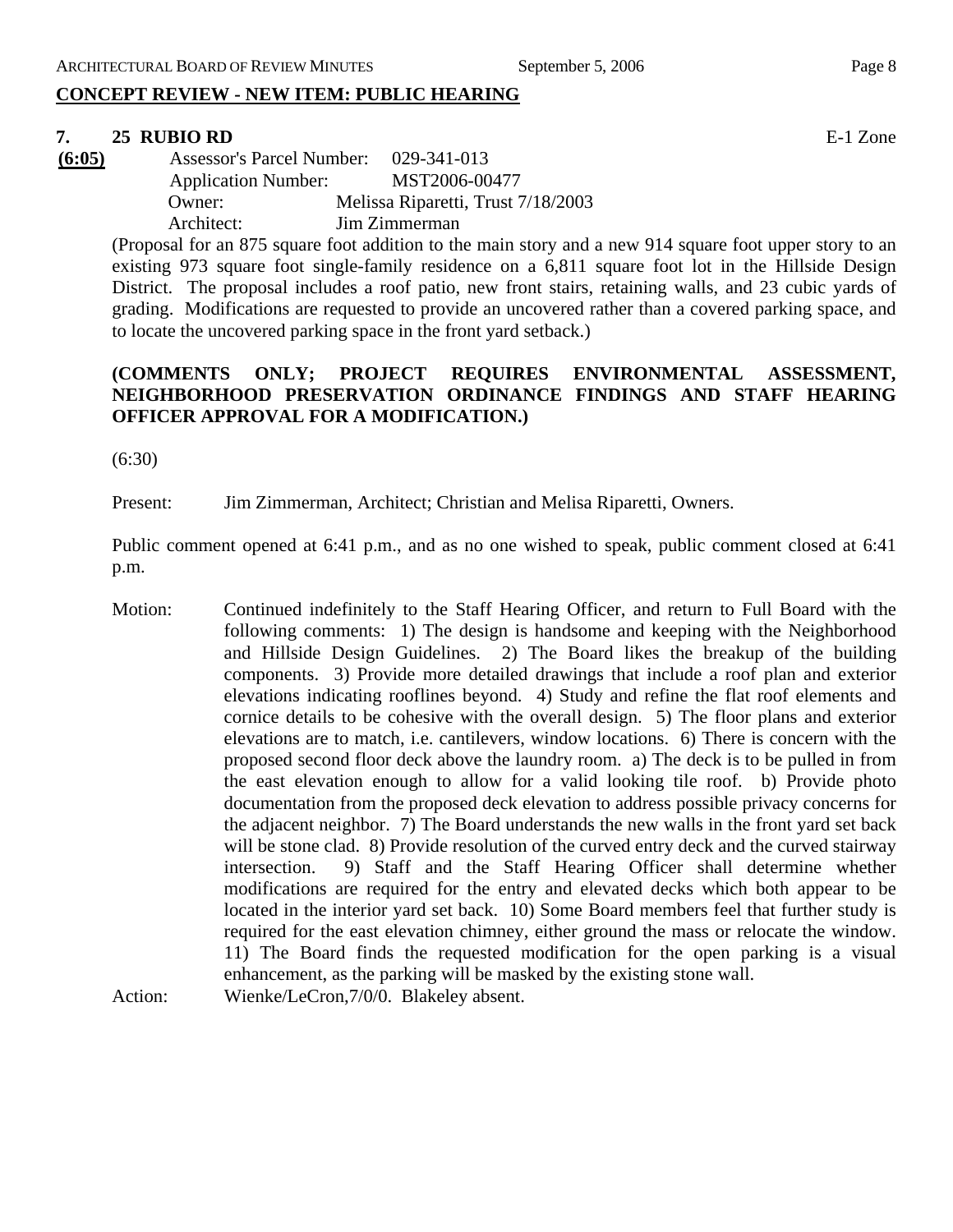# **CONCEPT REVIEW - NEW ITEM: PUBLIC HEARING**

#### **8. 102 E PUEBLO ST** E-1 Zone

**(6:25)** Assessor's Parcel Number: 025-201-024 Application Number: MST2006-00451 Owner: Melville Fahyun Designer: Steve Morando

> (Proposal for a two-story addition and remodeling for an existing one-story single- family residence located in the Mission Area Special Design District. The proposal includes an 825 square foot first- and second-story addition, a second-story deck, interior and exterior remodeling, and a roof-mounted solar array. The project would result in a 3,156 square foot two-story dwelling with the existing detached garage, greenhouse, and accessory building to remain on the 15,947 square foot lot. Modifications are requested for exterior remodeling in the setbacks.)

# **(COMMENTS ONLY; PROJECT REQUIRES ENVIRONMENTAL ASSESSMENT, NEIGHBORHOOD PRESERVATION ORDINANCE FINDINGS AND STAFF HEARING OFFICER APPROVAL FOR MODIFICATIONS.)**

(7:07)

Present: Steve Morando, Designer.

Motion: Continued indefinitely to the Full Board with the following comments: 1) The Board finds the proposed addition and new second floor area to be appropriate to the scale of the original house and lot size. 2) Provide integration of second story mass to nestle into the roof forms of the original structure, as depicted in previous conceptual sketches. 3) Provide simplification of the following architectural treatments to be more compatible with original style: a. Restudy the street presence of the second story balcony; b. Restudy the deck cantilever on the north elevation; c) Reconsider a simpler bay window that integrates into the second story roof, at the west elevation; d) Restudy the new entry to have a street presence and be more neighborhood friendly. The current proposal is understated and not in keeping with the original design of the structure. 4) There is concern with the shape and detailing of the proposed windows. a. Provide traditional window detailing. b. Mullions shall match the original style of the house. c. Provide traditional proportions, which would not include the shallow arch as presented on the west elevation or the narrow transom on the north elevation. 5) The Board likes the existing living room windows facing west on Pueblo Street. Consider keeping or replacing in kind. 6) The Board is supportive of lengthening the site wall, and development of the new entry because of opportunity for added privacy. 7) The Board understands that there will be additional work to the garage including: a. a trellis eyebrow above the garage doors; b. replacement of the existing garage doors with carriage style doors. 8) Study other roof locations for integration of the solar applications to: a. function better; b. be less visible from the street.

Action: Mosel/Sherry, 7/0/0. Blakeley absent.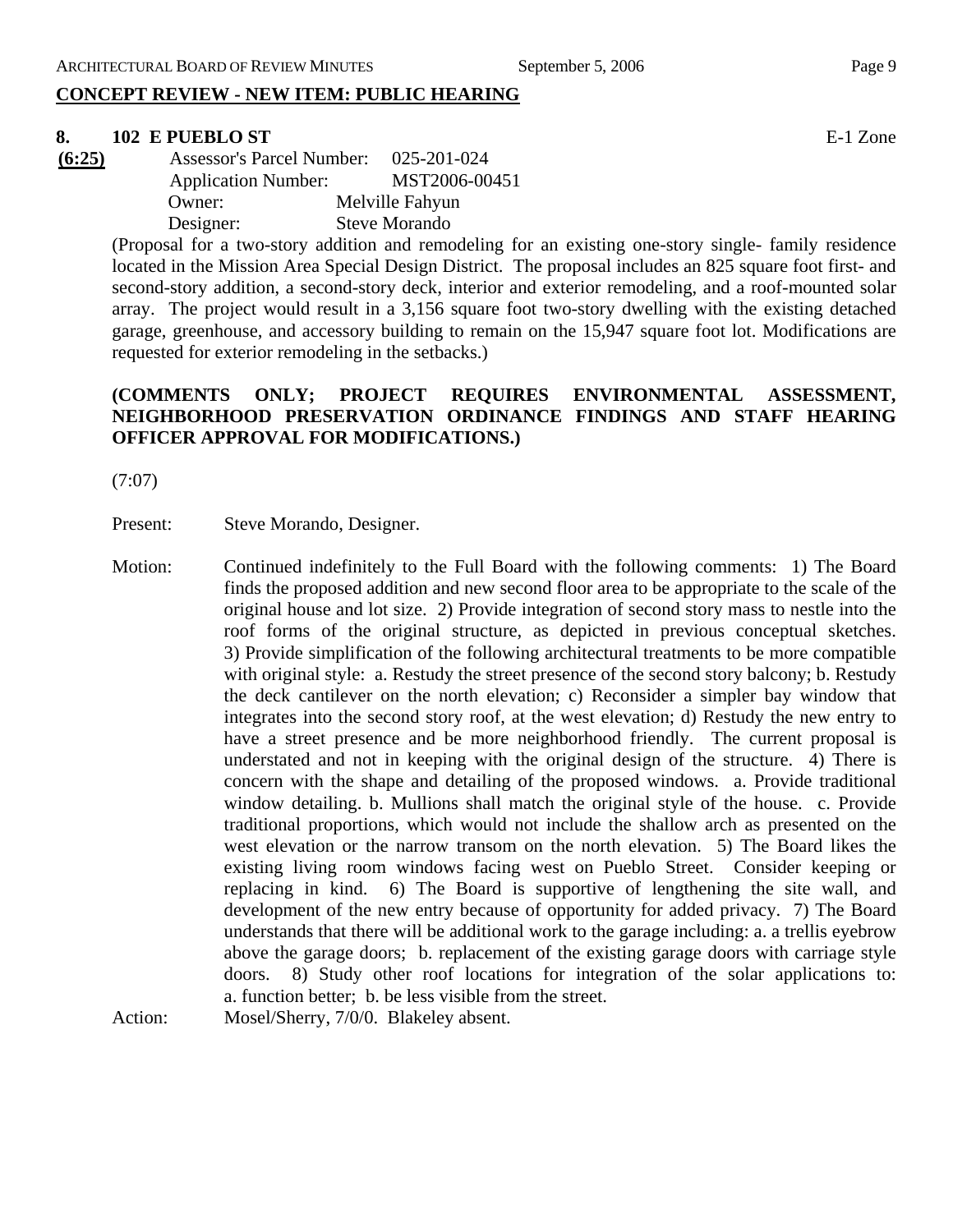# **CONCEPT REVIEW - CONTINUED ITEM**

#### **9. 1229 GILLESPIE WY** R-2 Zone

| (6:50) | <b>Assessor's Parcel Number:</b> | 039-141-003             |
|--------|----------------------------------|-------------------------|
|        | <b>Application Number:</b>       | MST2005-00694           |
|        | Owner:                           | Kelly, Ramirez & Wilson |
|        | Applicant:                       | Paige Wilson            |
|        | Designer:                        | Colleen Kelly           |

(Proposal for a 422 square foot two-story addition, new entryway, and new porches for an existing 1,084 square foot two-story single-family residence located on an 8,000 square foot lot. Also proposed is a 219 square foot detached one-car garage to replace the existing 326 square foot carport, and one new uncovered parking space. The existing 1,918 square foot residence fronting Victoria Street would remain unaltered. Modifications are requested for parking to encroach into the front and interior yard setbacks along Gillespie Way.)

# **(COMMENTS ONLY; PROJECT REQUIRES ENVIRONMENTAL ASSESSMENT AND STAFF HEARING OFFICER APPROVAL FOR A MODIFICATION.)**

(7:40)

Present: Colleen Kelly, Designer; Paige Wilson, Owner.

- Motion: Continued indefinitely to the Staff Hearing Officer, with the following comments: 1) The Board finds that the project is ready for Preliminary Approval. 2) Final can be made on Consent Calendar. 3) The Board finds that changes to original carport and conversion to a one-car garage plus one car parking space is architecturally beneficial. 4) The addition to the rear residence is charming. The applicant is to return with resolved detailing: a) Paying special attention to the alignment of the east wall of the second story. b) Study increasing the amount of glazing in the rooftop clear-story, without changing the clearstory size. 5) The Board finds that the proposed modification enhances the entry experience, and therefore supportable.
- Action: Wienke/LeCron, 7/0/0. Blakeley absent.

# **CONCEPT REVIEW - NEW ITEM: PUBLIC HEARING**

#### **10. 614 N VOLUNTARIO ST** R-2 Zone

| (7:15) | <b>Assessor's Parcel Number:</b> | 031-190-034    |
|--------|----------------------------------|----------------|
|        | <b>Application Number:</b>       | MST2006-00475  |
|        | Owner:                           | Rosa Jaramillo |
|        | Architect:                       | Jose Esparza   |

(Proposal for a two-story addition to an existing 963 square foot one-story single-family residence on a 5,850 square foot lot. The proposal includes a 172 square foot addition to the first floor, a new 428 square foot second-story, and a 475 square foot two-car garage.)

# **(COMMENTS ONLY; PROJECT REQUIRES ENVIRONMENTAL ASSESSMENT AND NEIGHBORHOOD PRESERVATION ORDINANCE FINDINGS.)**

(8:06)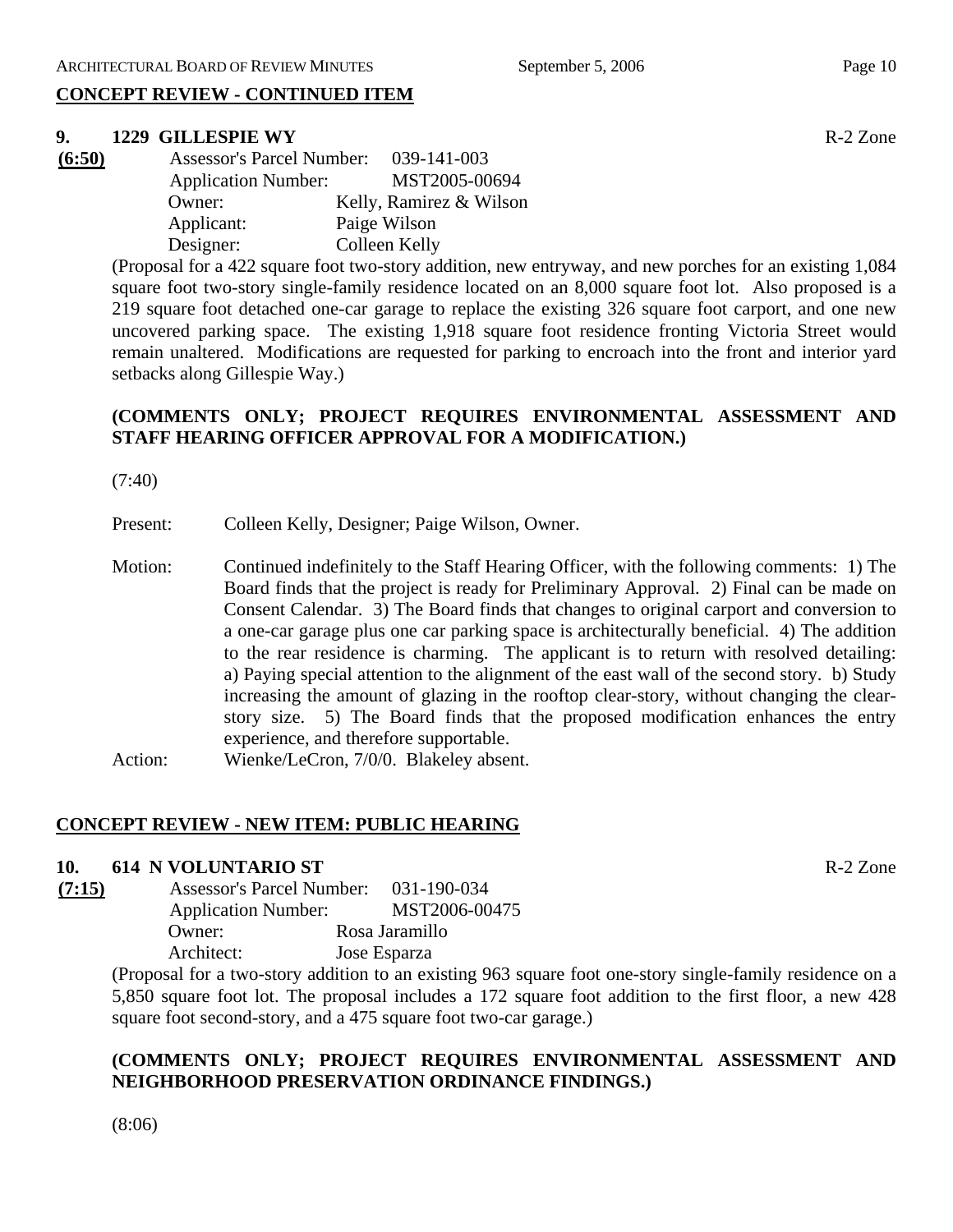#### ARCHITECTURAL BOARD OF REVIEW MINUTES September 5, 2006 Page 11

Present: Jose Esparza, Architect.

Motion: Preliminary approval with the finding that the Neighborhood Preservation Ordinance criteria have been met as stated in Subsection 22.68.060 of the City of Santa Barbara Municipal Code, and continued indefinitely to the Consent Calendar with the following comments: 1) The carriage door shall be a high quality such as stained wood. 2) Enhance the front stairs and the entry door (possibly adding a roof overhang) to create more prominence from the street. 3) Add charm giving elements to the north and west elevations. 4) The fireplace shall contain a class B flue, so a chimney extension is not required. 5) Install traditional French in-swing doors, with wood trim to match existing, at the bedroom balcony above the garage. 6) The balcony railing over the garage shall be restudied to be wood versus wrought iron and the brackets are to be more substantial. Action: Wienke/Mudge, 7/0/0. Blakeley absent.

# *CONSENT CALENDAR*

#### **REVIEW AFTER FINAL**

#### **A. 1555 MARQUARD TERR** R-1 Zone

| <b>Assessor's Parcel Number:</b> | 041-032-003            |
|----------------------------------|------------------------|
| <b>Application Number:</b>       | MST2004-00503          |
| Owner:                           | <b>Arthur Biancone</b> |
| Applicant:                       | Tom Dain               |

(Proposal to convert a 148 square foot carport to a two-car garage by adding 292 square feet. Proposal also includes a 189 square foot second story addition and a 127 square foot stairwell addition to an existing 1,680 square foot single-family residence. The additions will result in a 2,436 square foot single-family residence on a 6,000 square foot lot in the Hillside Design District. )

# **(Review After Final for revisions to window sashes, as-built deck inserts, addition of stairs next to entry bridge, chimney cap, light fixture, and changes to landscape and hardscape in front yard.)**

Continued one week at staff's request. The applicant is to provide detail of revised chimney cap.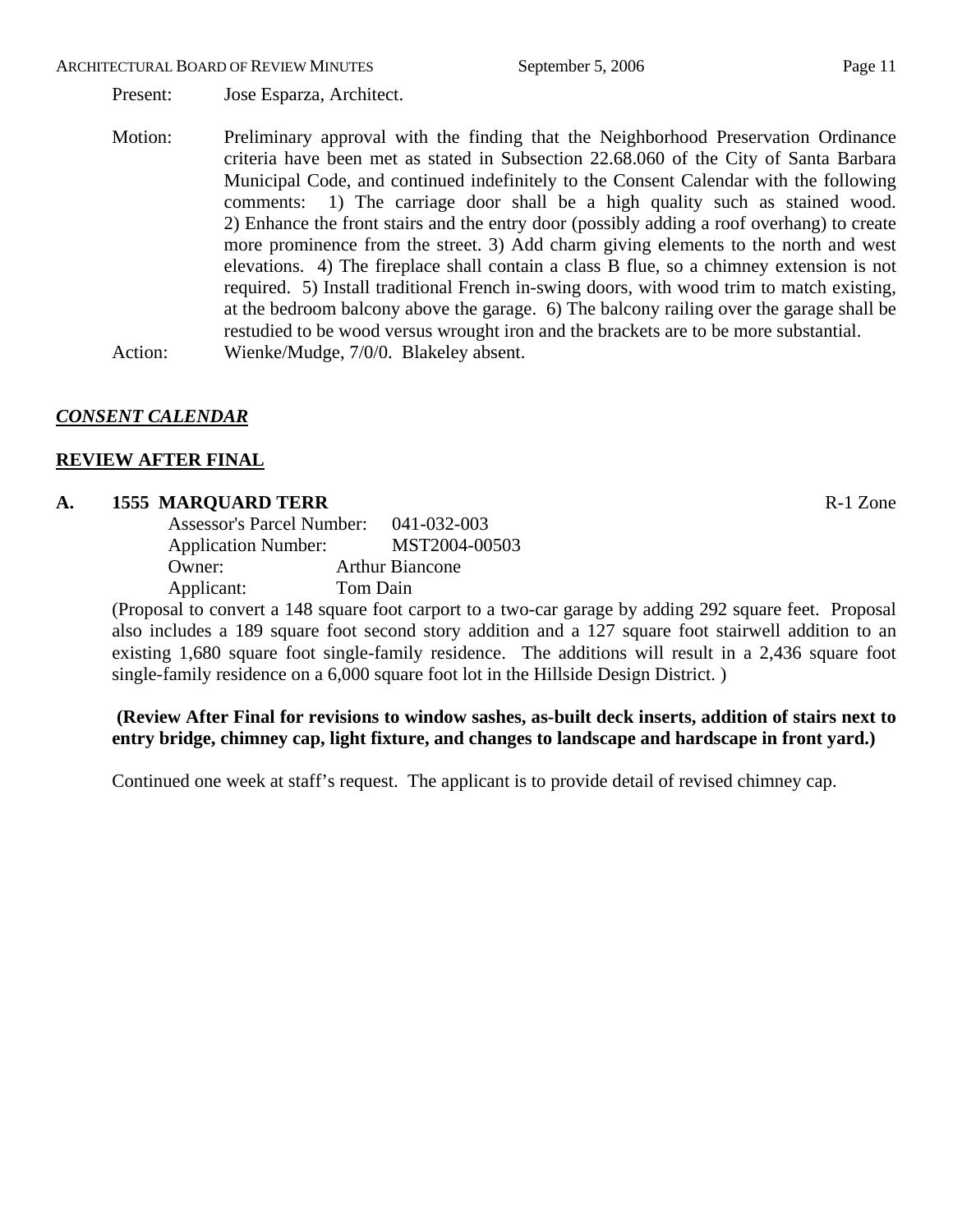# **REVIEW AFTER FINAL**

#### **B.** 155 CEDAR LN **E-1** Zone

|                            | Assessor's Parcel Number: 015-083-027 |
|----------------------------|---------------------------------------|
| <b>Application Number:</b> | MST2004-00502                         |
| Agent:                     | Gary Myers                            |
| Owner:                     | <b>William Pritchett Trust</b>        |
| Applicant:                 | William Pritchett                     |
| Architect:                 | Jerald Bell                           |
| Applicant:                 | <b>Steve Hausz</b>                    |

(This is a revised project. A Revised Preliminary Approval of the project is requested. Proposal to construct a 3,868 square foot two-story single family residence with an attached 473 square foot garage and 501 square feet of deck area on a 15,960 square foot lot located in the Hillside Design District. Project also includes 370 cubic yards of grading.)

#### **(Review After Final for new entry gate and associated details.)**

Continued one week for the applicant to provide more photographs of the neighborhood, material samples and a light fixture.

# **REVIEW AFTER FINAL**

#### **C. 317 N SOLEDAD ST** R-2 Zone

| <b>Assessor's Parcel Number:</b>                                |              | 031-382-007     |
|-----------------------------------------------------------------|--------------|-----------------|
| <b>Application Number:</b>                                      |              | MST2003-00831   |
| Owner:                                                          |              | Javier Valencia |
| Architect:                                                      | Jose Esparza |                 |
| (Decree 1 to constant of a new FOF constant $f$ of two straight |              |                 |

(Proposal to construct a new 595 square foot two-story dwelling unit with an attached two-car garage at the rear of property, a new 490 square foot two-car garage, and to add one uncovered tandem-parking space. Also proposed is a 181 square foot addition to an existing two-story residence in the front of the property and demolition of an existing one-car garage on a 5,000 square foot lot.)

#### **(Review After Final to remove the 8' hedge and add new concrete walkway.)**

Final Approval as noted on the plans. The applicant is to submit an updated site plan for staff verification.

#### **REVIEW AFTER FINAL**

# **D. 1840 LA CORONILLA DR** E-1 Zone

Assessor's Parcel Number: 035-072-010 Application Number: MST2002-00529 Owner: Matthew Edwards

(Proposal to construct a 3,110 square foot two-story residence on a 7,646 square foot lot in the Hillside Design District. Modifications are requested for a fence in the front yard setback, encroachment of the structure in the required front yard setback and side yard setbacks. The request was previously reviewed and approved under MST98-00740 but has expired.)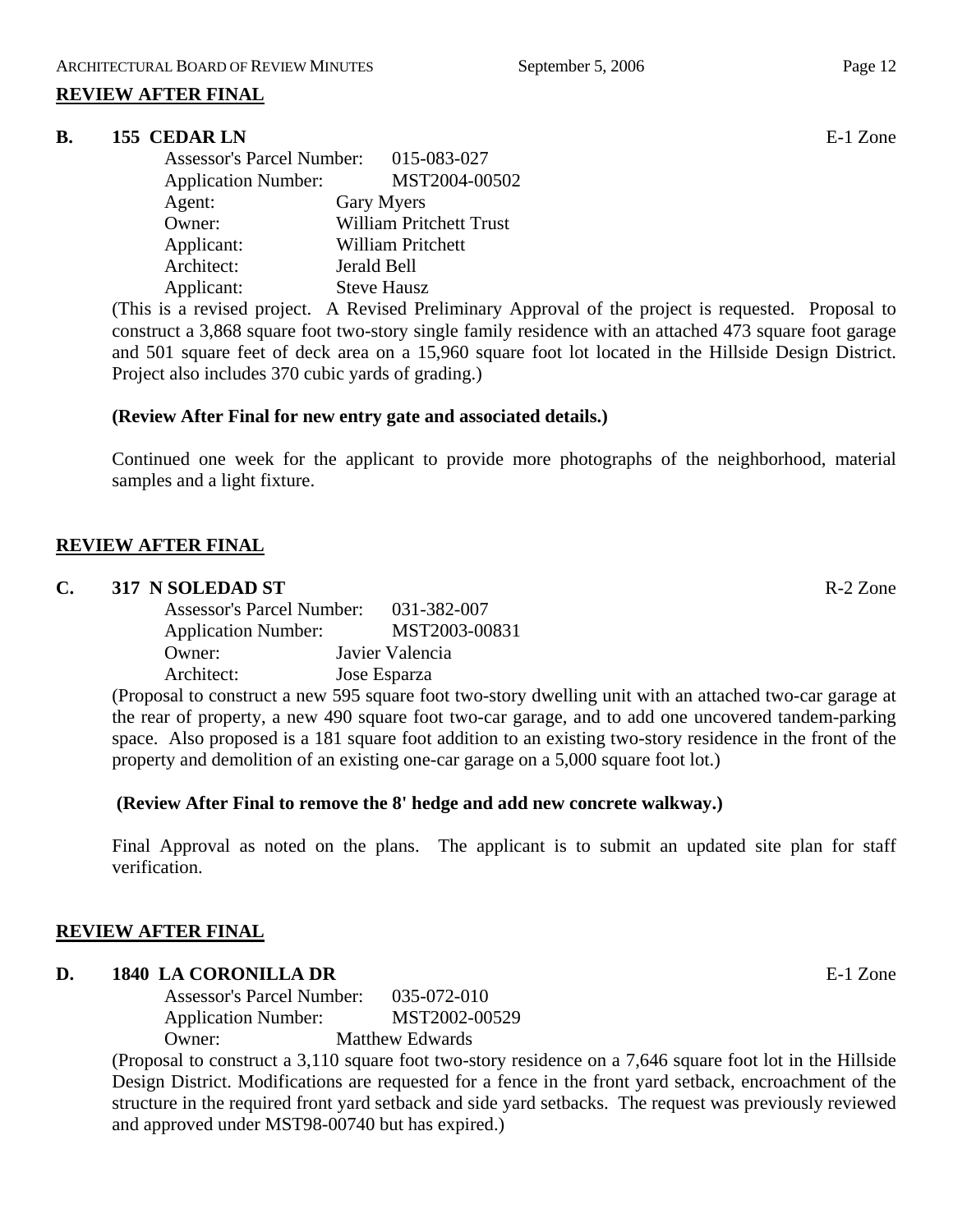**(Review After Final to revise living room window from divided light to picture window, revise chimney cap to include spark arrestors, add more exterior light fixtures, revise front door design, review master bath bay windows on south and north elevations and to change exterior column caps from plaster to stone.)** 

**(Modification approved August 28, 2002.)** 

#### **(PROJECT REQUIRES NEIGHBORHOOD PRESERVATION ORDINANCE FINDINGS.)**

Final Approval as submitted of the Review After Final with the finding that the Neighborhood Preservation Ordinance criteria have been met as stated in Subsection 22.68.060 of the City of Santa Barbara Municipal Code.

#### **NEW ITEM**

### **E. 1823 MIRA VISTA AVE** E-1 Zone

Assessor's Parcel Number: 019-090-021 Application Number: MST2006-00507 Owner: Rachel Tierney, Living Trust

(Proposal for a 366 square foot new deck to the rear of an existing 1,708 square foot single family residence with an attached 407 square foot two-car garage on a 7,625 square foot lot in the Hillside Design District.)

### **(COMMENTS ONLY; PROJECT REQUIRES ENVIRONMENTAL ASSESSMENT AND NEIGHBORHOOD PRESERVATION ORDINANCE FINDINGS.)**

Final Approval as noted on the plans with the finding that the Neighborhood Preservation Ordinance criteria have been met as stated in Subsection 22.68.060 of the City of Santa Barbara Municipal Code.

#### **NEW ITEM**

#### **F.** 412 W SOLA ST **R-4** Zone

Assessor's Parcel Number: 039-051-011 Application Number: MST2006-00497 Owner: Kate Russell Architect: Bryan Pollard Owner: David and Elizabeth Reed

(Proposal to remove the existing stairs and landing, enclose existing entryway, add new entry stairs and landing, and a new entry door in existing window opening. Also proposed is to add a 65 square foot deck all on a 8497 square foot lot.)

# **(PROJECT REQUIRES ENVIRONMENTAL ASSESSMENT AND NEIGHBORHOOD PRESERVATION ORDINANCE FINDINGS.)**

Continued one week due to the applicant's absence.